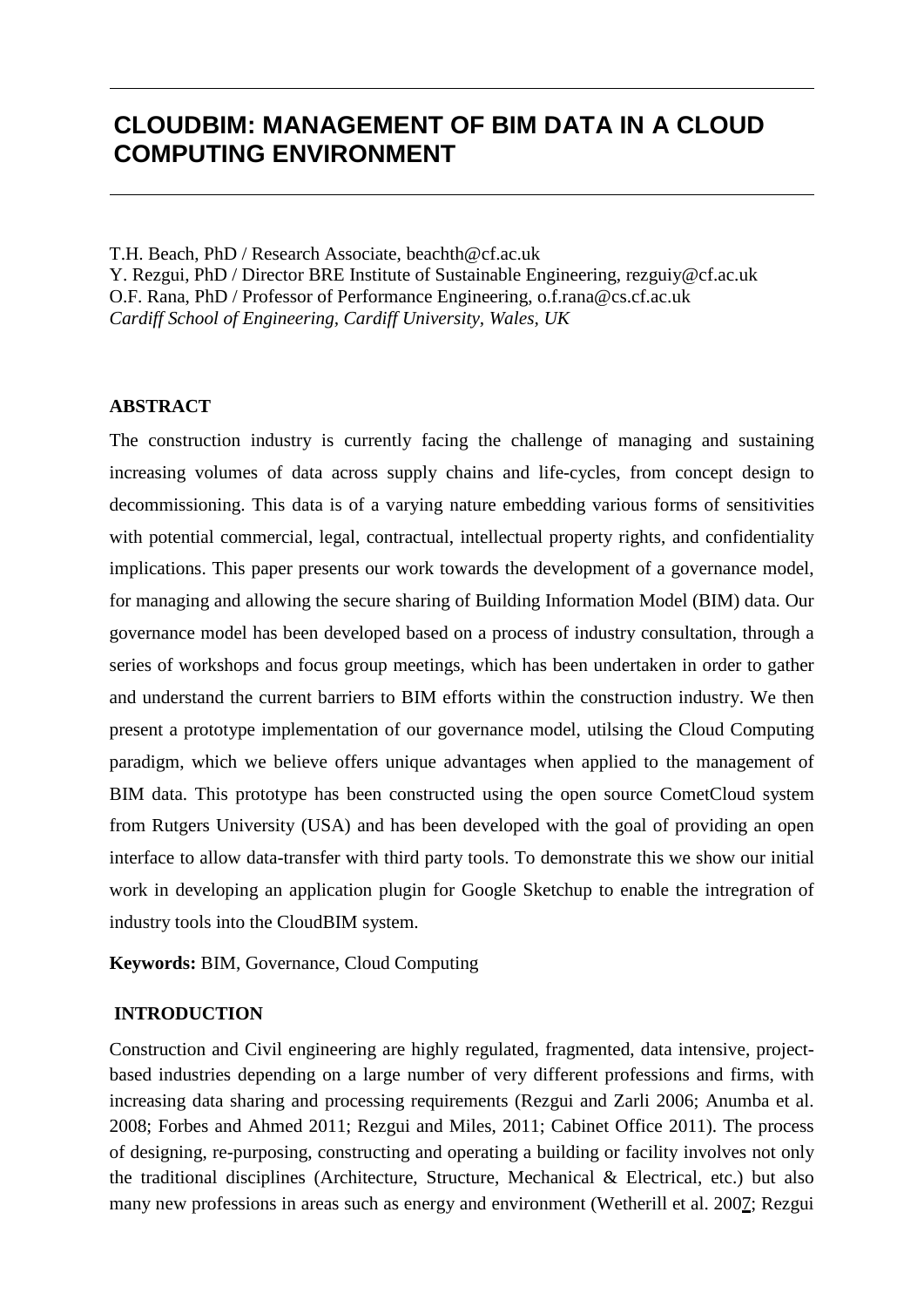and Miles 2011).

One of the main research focuses within this field is Building Information Modelling (BIM). BIM is the process of generating and managing data and information about a building during its entire life cycle from concept design to decommissioning (Howard and Bjork 2008; BuildingSMART 2010). Industry Foundation Classes are a commonly used form for BIM. They are open data model specifications for defining building components' geometry and other physical properties in a way that enable CAD users to transfer design data between different software applications (BuildingSMART 2010). They are intended to provide an authoritative semantic definition of building elements, their properties and inter-relationships. Data associated with IFCs can include: textual data, images (such as building schematics); structured documents, numerical models and designer/project manager annotations (Schlueter and Thesseling 2009). The IFC specification is developed and maintained by BuildingSmart (a division of the International Standards Organization) and has been included in several ISO standards. The IFC with its standard set of rules for data storage, data exchange and protocols provides an ideal framework to manage data related to a building throughout its lifecycle(Sebastian and Berlo 2010; BuildingSMART 2010).

One of the key barriers to the adoption of BIM is that data across the project lifecycle and supply chain lacks an overall data management policy (Titus and Brchner 2005; Howard and Bjork 2008; Tsai, 2009). Various documentation, including architectural and engineering data sets, relating to a particular project are produced and usually stored in: (a) local computers often with limited network connectivity, persistence and availability; (b) independently managed, single company-owned document sever(s) where access is dictated by a company specific policy or by a charging model; (c) ad-hoc document archives (e.g Intranet and Webbased document management systems) in the context of a particular project based on ad-hoc access policy associated with the project (Rezgui and Miles 2010).

This paper draws from a large consultation to explore the nature and causes of these barriers with a view of developing a governance model that factors in the multi-discipline, multi-actor and lifecycle complexity of construction projects.

This consultation utilised a qualitative approach involving two deliberative workshops (which have attracted 72 industry representatives) and 4 focus group meetings (with a total of 20 participants) incorporating qualitative methods of inquiry over a duration of 5 months (February 2011 June 2011), with the overall aim of exploring the potential for a governance model to enhance stakeholders' experience with adopting BIM across the lifecycle of a building or civil infrastructure.

Following this introduction, the paper describes our BIM governance model and its implementation in a cloud computing environment and then provides concluding remarks and discusses directions for future research.

## **A GOVERNANCE MODEL FOR BIM DATA**

A building information model at the very simplest level can be viewed as the complete collection of information about a building, offering a phaseless workflow(Succar 2009). This BIM data is accessed and manipulated by utilising certain "tools of enquiry", such as "lenses" and "filters"; lenses highlight certain objects that meet a particular criteria (e.g. photovoltaic)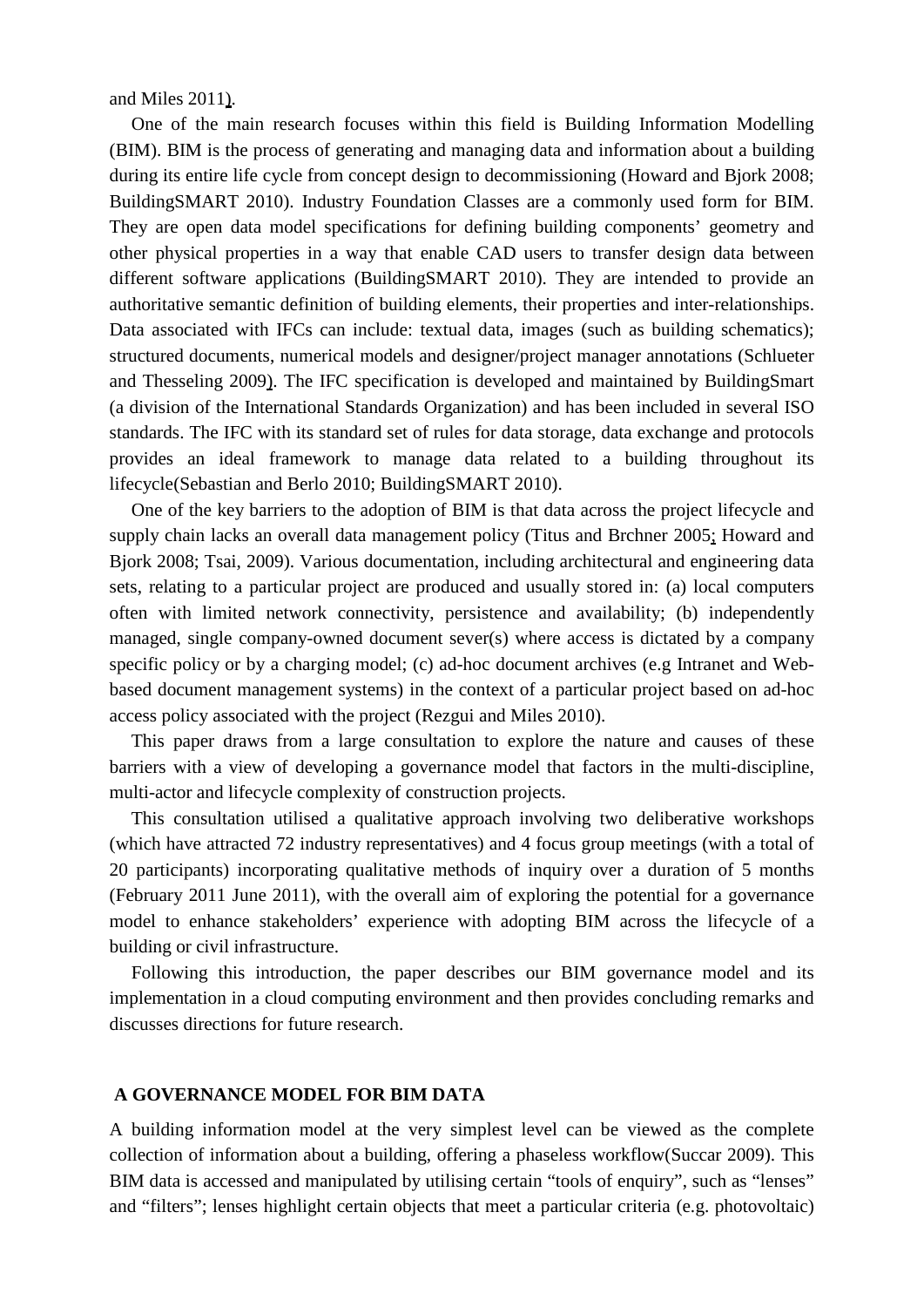whilst filters remove objects that do not meet the criteria (Succar 2009).

However, results from the consultation suggest that this idealised view of BIM data does not and will not match traditional and current industry requirements. To this end, this section brefily describes a governance model to enable multi-actor, multi-discipline, and lifecycle management of BIM artefacts (i.e. project documents and model-based data). Our model will enable the capturing and modelling of the often complex data access requirements within the collaborative working environment that is prevalent within the construction industry, facilitating the adoption of BIM by industry and helping to alleviate the security, responsibility, ownership, and IPR concerns held by many in the industry.

The first step in the creation of our governance model is the identification of the characteristics of building information models, their users, and the process dimension. This resulted in the identification of four key areas from our analysis of previous research and information gathered from our consultation with industrial partners:

#### **The conceptualisation of building artefacts (including data) within a BIM model**

A BIM model can be made up of many different types of information, possibly stored in different formats, from different contributors, many of whom belonging to different disciplines. One of the key concerns noted during our consultation is that industry is reliant on document based view of data. This stems from requirements for having legally and contractually binding documents, which convey a frozen state of the building project at a given point in time.

To tackle this concern our governance model provides the conceptualisation that BIM is in fact a set of documents. In our governance model a document is treated as a view or a "lens" onto BIM data as shown in Figure 1.



Figure 1: Documents as a "lens" onto a BIM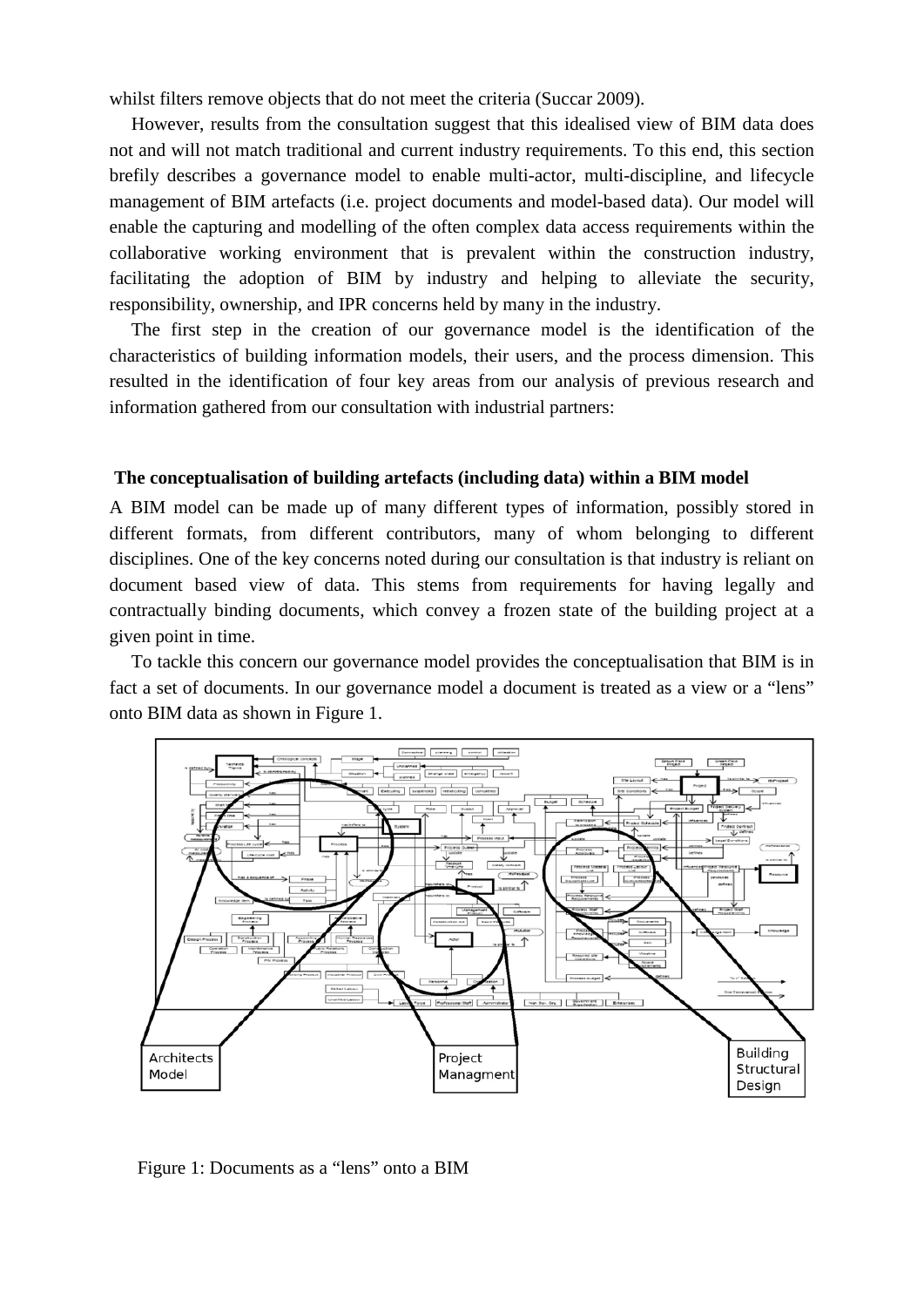This idea of documents as "lenses" can be illustrated by comparing the information needs of different disciplines within a building project. The architect will require detailed information about all physical aspects of the building, but will not require access to detailed structural calculation related to the BIM originating from the structural engineer, or access to detailed scheduling information used by the project manager. Conversely, the structural engineer will often require detailed architectural models in order to perform their role, however (s)he may not require this information down to the level of internal furnishings and placement of individual electrical outlets.

Currently, most building information models consist of a variety of structured and unstructured documents, however it is our belief that a BIM will eventually be managed as one, open, standardised logical model, an example of which could be the IFCs (Industry Foundation Classes). The current situation means that until such a level of maturity is reached, our concept of documents as views onto a comprehensive and all encompassing BIM will not reflect the requirements of industry. So a second type of resource needs to be introduced to represent unstructured (non model-based) documents within a BIM.

#### **Relationships between building artefacts within BIM**

Within our governance model we model a BIM as a collection of documents. However, rarely within such a model can any two documents be treated as completely separate entities and many documents will have relationships with others within the project model space. Incremental refinements within our focus groups consultation led to the classification of these relationships into three types:

- $\overrightarrow{A}$  Versioning: A new document is created, based on a small number of changes to an existing document.
- $\triangle$  Derivation: A new document for a particular discipline is created based on an existing document from another discipline.
- $\triangle$  Composition: New data is added to the BIM model forming part of an existing document.

#### **The life-cycle of a building**

Despite the fact that a BIM should offer a phaseless workflow (Succar 2009). There is still a definite industry requirement for the use of methodologies such as the RIBA project stages (Royal Institute British Architects 2007) or any similar process such as Process Protocol (Aouad et al. 1998) to manage construction projects and this must be taken into account when developing a governance model. This means that in order to meet industry needs our governance model must not only facilitate controlled access to building artefacts (i.e. data and project documents), but it must also provide an awareness and implementation of the process behind that data.

This means that a BIM must allow the building to be modelled across its entire life-cycle, from concept design through construction, operation and finally to decommissioning. This entire process would prove impossible to manage collectively, so our governance model divides a building information model into a series of project stages.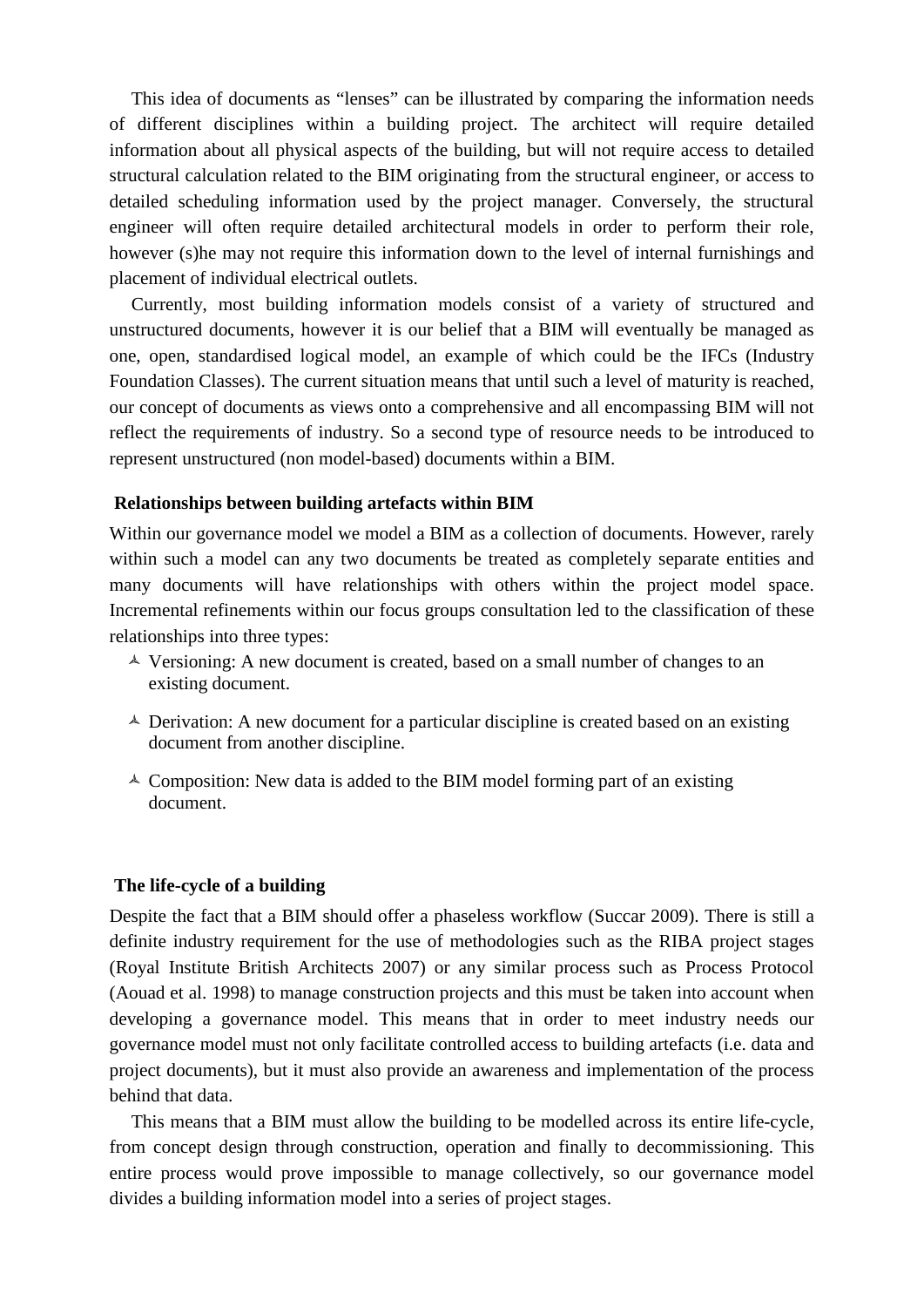### **Controlling access rights to BIM Data**

Previously we have described how a BIM models a building through its entire life-cycle as a collection of related documents. However, in order to properly enforce control of these documents, finer grainer rigorous access controls are needed. In order to facilitate this control of information within a BIM, we utilise the commonly used concepts of *users, disciplines, rights* and *roles*:

- *Users* A user is a single actor within the system.
- *Disciplines* An industry recognised specialisation working on a specific aspect of a project.
- *Rights* The conceptualisation of a permission to perform an operation on a document.
- *Roles* A grouping of rights that can be applied to users or entire disciplines.

All of the key areas that we have described in this section have been validated within our focus group discussions and involved incremental refinement. This section will describe each of these key areas in detail, highlighting the underpinning model and its development into a concrete implementable governance model. Additionally, we will also describe other functionality that has been highlighted as important by our research.

# **CLOUD COMPUTING IMPLEMENTATION**

A proof of concept prototype ("CloudBIM") of the governance model outlined previously has been constructed using the CometCloud (Kim et al. 2009) autonomic Cloud Computing framework. Utilisation of this framework allows us to leverage on the *Master/Worker* programming model supported by CometCloud, which utilises all computers within the cloud as either masters or workers. Figure 2 shows how our prototype will scale to cover a multiactor project, with several different companies involved. Within this figure each company possesses a set of workstations, which each connect to a master (labelled M). To the users it appears as if this master provides the data for the entire BIM, whereas in reality the data will be "in the cloud" spread amongst the workers (labelled W).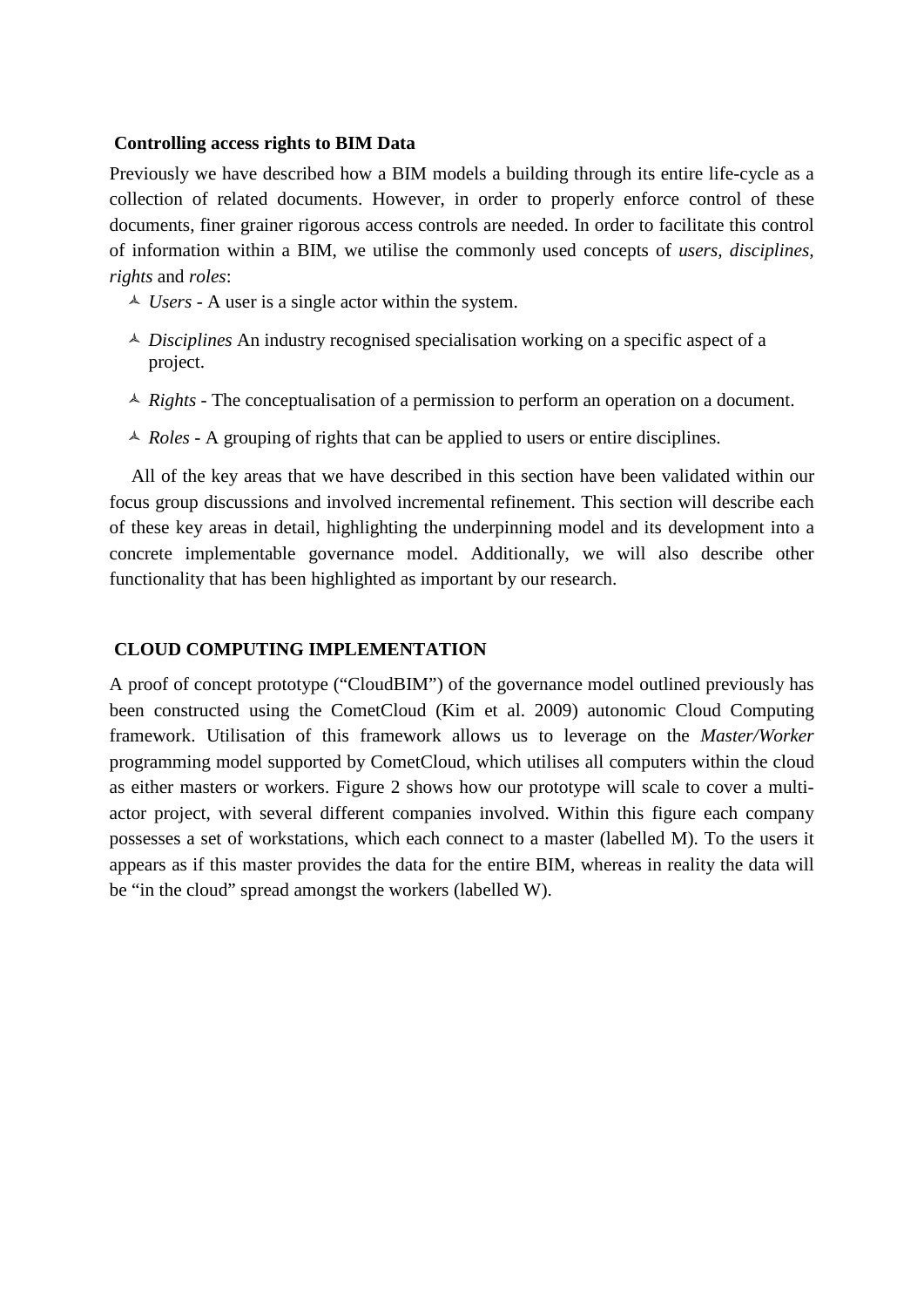

Figure 2: Cloud Computing Implementation



**Figure 3:** Cloud Computing Implementation

Within this architecture, the master nodes do not store any data, instead they act as gateways to the CloudBIM system. Users will interact with a user interface, which will generate queries. These queries are then processed by the master nodes and then executed by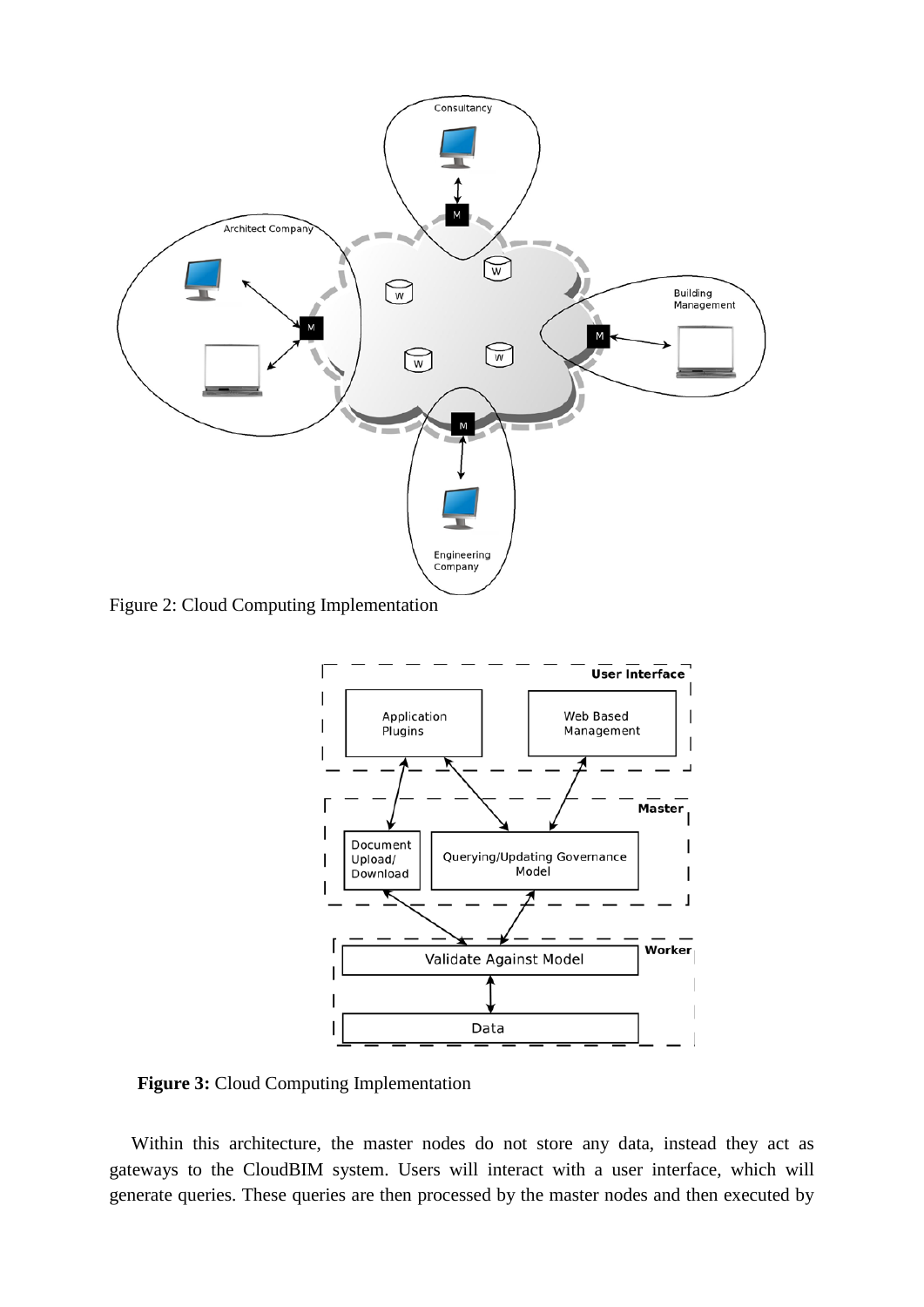the workers, each of which will hold a portion of the governance model and a subset of all the actual document data within the BIM. The distributed nature of this system ensures that all data is replicated, meaning that there is always more than one copy of each document, allowing resilience if individual workers go off-line. Once a document that the user wishes to view has been located, the user's client is provided with a URI that allows the document to be downloaded and passed to the required application for viewing. At each stage of this operation the worker executing the query checks the governance model to determine if the user has the correct permissions to view the document being requested. An overview of this process is shown in Figure 3

When designing the CloudBIM prototype a query based architecture and a query language were developed. This approach was selected for the system because it allows third parties to leverage on the functionality provided by the CloudBIM system. An example of this would be a company that utilises their own proprietary software tools, this company could, using the CloudBIM query language, integrate their existing software tools with the CloudBIM system. This could include developing a plug-in for their CAD software or integrating CloudBIM into an existing project management intranet system.

The CometCloud framework provides the communication between the master and worker nodes within the cloud, by using a coordination space (known as "CometSpace"). Each query is represented by CometCloud as a Linda-like tuple(Kim et al. 2009) which is placed into the CometSpace. Each query processed by the master is then placed into the CometSpace. However, depending on the content of the query it may be executed in one of two ways. Firstly, Figure 4 shows how a query that fetches, updates or removes data from the CloudBim system is executed.



Figure 4: Querying CloudBIM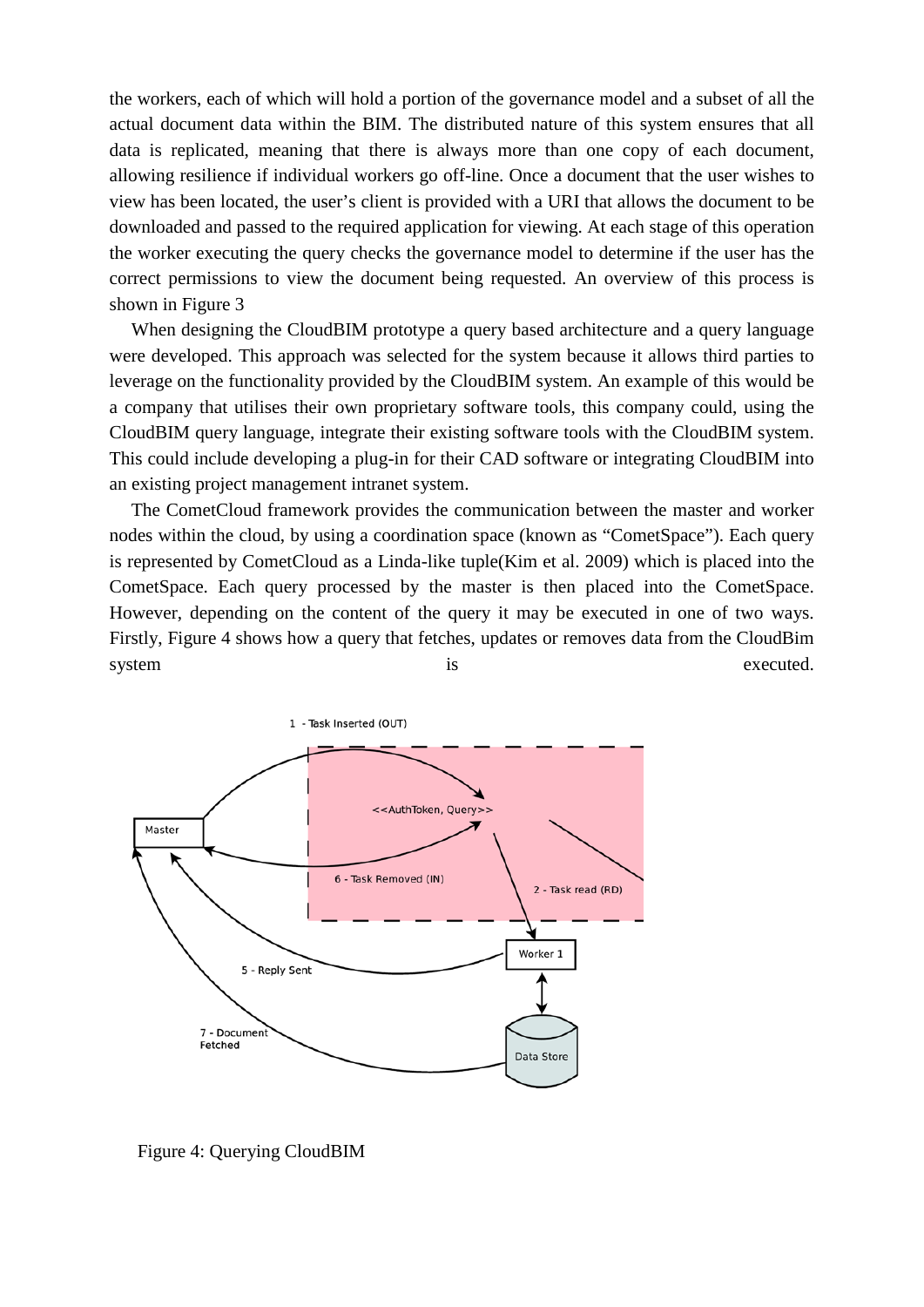In this case the query, along with an authorisation token to prove the user's identity, is inserted into the CometSpace. This query is then read by each worker in the system, which will process it, returning any results to the Master. Once the master receives sufficient replies, it will collate them, return the collated result set to the user and then remove the task from the CometSpace.

The second type of query are those that add data to the CloudBIM system. These queries are similar, but must be handled slightly differently to ensure that the data is duplicated across the cloud. In this case, when the Master receives the data from the user it will cache the data, so no delays occur for the user while duplication takes place. The query is now inserted into the CometSpace but an extra parameter is added to count the number of duplicates that must be made. Once the tuple representing the query has been added into the CometSpace the first available worker will remove it from CometSpace, decrement the duplication count and then, as long as the duplication count is above zero, re-insert the task. Once the task has been reinserted the worker will then request that the master sends it the data. This process will then repeat until the duplication count reaches zero, indicating that the data has been duplicated the required number of times.

In order to demonstrate this prototype a plug-in for Google Sketchup was developed and is shown in Figure 5. This plug-in understands the CloudBIM query language, enabling the user to use the building data stored by the CloudBIM system and to query/update the governance model, allowing the client to understand the relationships between documents and all document meta-data.



Figure 5: CloudBIM Prototype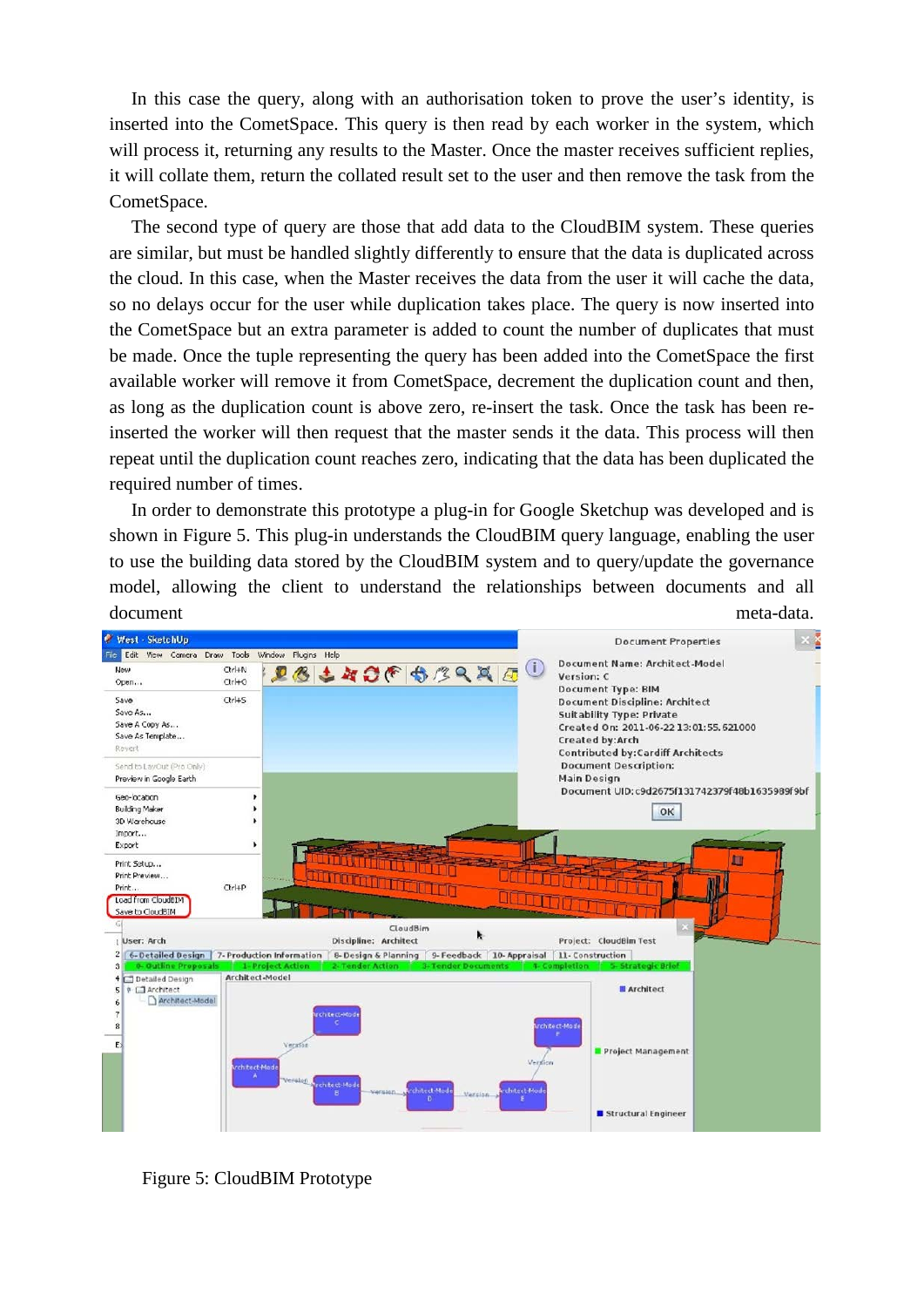#### **CONCLUSION**

The paper has presented a governance model and its associated cloud environment implementation for managing multi-actor, multi-discipline, and total lifecycle data, informed by a wide industry consultation in the UK.

In the course of conducting this research we have identified a number of barriers and perceived reluctance in engaging with Building Information Model (BIM) efforts. However, our consultation has also revealed increasing industry awareness about BIM spurred by recent government drives reflected in two recently published reports (BIM Working Party Strategy Paper 2011; Cabinet Office 2011).

Based on a literature review and our industry consultation, it is our opinion that the Cloud Computing model offers a unique opportunity to solve the AEC industry wide data sharing, access, and processing requirements. However, there are key socio-organizational and technical issues related to the project-based nature of the industry that must be resolved. The governance model outlined in this paper has been developed and validated by both industry consultation and the development of a prototype, so that it can act as an enabler for the development of strategic research roadmap for the use of cloud computing by the AEC industry.

#### **REFERENCES**

IFC - ISO/PAS 16739:2005.

- C. J Anumba, J. Pan, R. R. A. Issa, and I Mutis. Collaborative project information management in a semantic web environment. *Engineering, Construction and Architectural Management*, 15:78–94, 2008.
- G. Aouad, J. Hinks, R. Cooper, D. M. Sheath, and M Kagioglou. An IT map for a generic design and construction process protocol. *Journal of Construction Procuremen*, 4:132– 151, 1998.
- BIM Working Party Strategy Paper. A report for the Government Construction Client Group, Commissioned by the Department of Business, Innovation and Skills, 2011.
- BuildingSMART. The BuildingSMART BIM Handbook, 2010.
- Cabinet Office. Government Construction Strategy, 2011.
- L. H. Forbes and S. M Ahmed. *Modern Construction: Lean Project delivery and Integrated Practices*. London: CRC Press., 2011.
- R. Howard and Bjork. Building information modelling: experts' views on standardisation and industry deployment. *Advanced Engineering Informatics*, 22:271–280, 2008.
- Hyunjoo Kim, Shivangi Chaudhari, Manish Parashar, and Christopher Martyy. Online Risk Analytics on the Cloud. In *International Workshop on Cloud Computing, in conjunction with the 9th IEEE International Symposium on Cluster Computing and the Grid*, pages 484–489, 2009.
- Y Rezgui and JC Miles. Exploring the potential of SME alliances in the construction sector. *Engineering and Management (Journal of the American Society of Civil Engineering)*, 2010.
- Y Rezgui and A Zarli. Paving the way to digital construction: a strategic roadmap. *Computing in Civil Engineering*, 20:261–270, 2006.
- Yacine Rezgui and John Miles. *Harvesting and Managing Knowledge in Construction: from Theoretical Foundations to Business Applications*. Spon Press, 2011.
- Royal Institute British Architects. Outline Plan of Work, 2007.
- A. Schlueter and F Thesseling. Building information model based energy/exergy performance